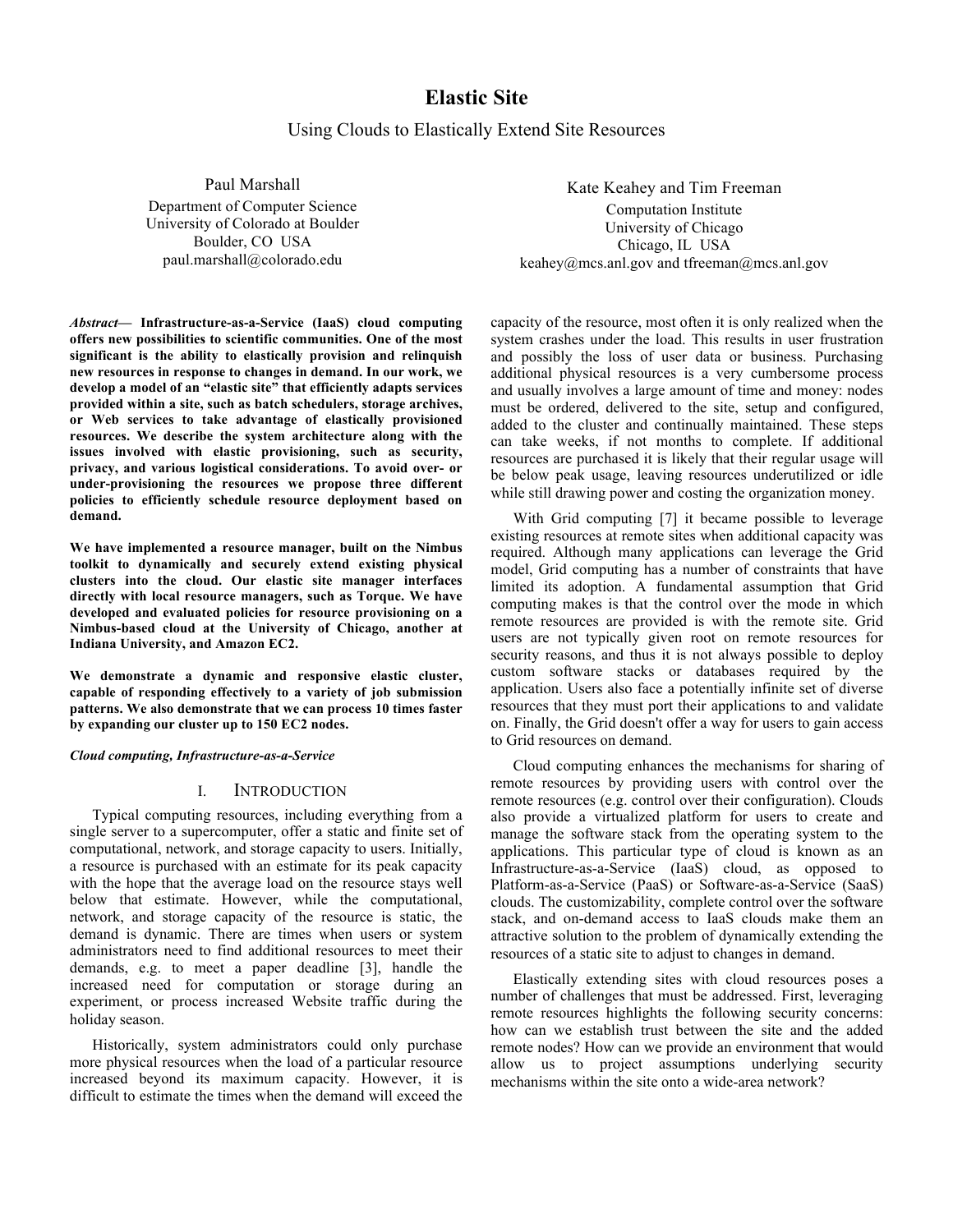Numerous logistical considerations must be addressed. In particular, remote nodes that are provided on-demand must be automatically configured to join the site and perform their required role (e.g. a cluster worker node). We must also be able to correctly identify when nodes are required, the duration for which they will be needed, how many nodes should join the site, and which cloud providers should be utilized. These decisions must balance the cost of integrating remote nodes from different cloud providers with the need to efficiently process the demand. The cost of integrating cloud nodes is not simply the monetary cost, although that may be one factor, the cost is also the associated overhead (execution, I/O, or network latency) of different cloud providers.

In our research, we propose a model to elastically extend a site by integrating remote cloud resources on demand. Our model is neither application- or cloud-specific, instead we propose an additional layer capable of monitoring the demand of applications and responding by acquiring or releasing cloud nodes. We implement and evaluate an elastic site manager, built on the Nimbus toolkit [11], to dynamically and securely extend existing physical clusters with IaaS cloud resources. Our elastic site manager interfaces directly with local resource managers, such as Torque [5]. We discuss our implementation in detail, including specifics about how we addressed the applicable challenges previously mentioned. We also develop and evaluate policies for resource provisioning on a Nimbusbased cloud at the University of Chicago (UChicago), another at Indiana University (IU), and the Amazon Elastic Compute Cloud (EC2) [2].

We demonstrate a dynamic and responsive elastic cluster, capable of responding effectively to a variety of job submission patterns. We also demonstrate that we can process 10 times faster by expanding our cluster up to 150 EC2 nodes.

The remainder of the paper is organized as follows. In Section II we discuss the general approach of extending resources within a site and present our elastic site model, and in Section III we discuss our elastic site implementation for extending a batch scheduler with IaaS resources. We evaluate our implementation in Section IV, in Section V we discuss the related work in the field, and in Section VI we hypothesize possible avenues for future work. We conclude in Section VII.

## II. APPROACH

In order to respond to changing demand a site could be extended in numerous ways. One option would be to modify individual applications so that they are able to locate, acquire, and utilize additional resources when they need them. For example, a batch scheduler (e.g. Torque) could be modified to boot a set of Virtual Machines (VM) in the Cloud and dispatch jobs to those VMs. However, the obvious downside to this approach is the requirement that every such application or piece of middleware be modified, resulting in applications possessing redundant functionality. A second, more extensible option would be to build an additional layer, separate from the applications, which is capable of measuring their workload and acquiring or releasing cloud resources when needed. This option allows any application to be extended, creating an elastic site.



Figure 1. Elastic Site Model

We have created an elastic site model that efficiently adapts services within a site, such as batch schedulers, storage archives, or Web services to leverage elastically provisioned IaaS cloud resources in response to changes in demand as shown in Figure 1. In order for the elastic site to make intelligent decisions, various technical, logistical, and economic differences between cloud providers must be considered. Simply acquiring the maximum resources needed to handle an increase in demand may be technically feasible, however, it may not make sense financially. Cloud nodes must also be preconfigured to perform a role within the site once launched, or they must be configured dynamically as they are launched.

We focus specifically on integrating our elastic site architecture with a batch scheduler where additional worker nodes are dynamically acquired or released from a cloud based on changes in the cluster job queue. This design limits the amount of interaction a user must have with such a system. While a user would undoubtedly be aware that the system leveraged cloud resources to execute his or her jobs, the user wouldn't be required to know the specifics about the underlying cloud, nor how to integrate cloud nodes securely. A user would simply submit their jobs to the queue in order to use elastic site. In the following section we describe the process of manually adding a physical node to a cluster, much of which must be automated for elastic site.

### *A. Adding a Worker Node to a Cluster*

Assuming the node has already been purchased and delivered to the site, an operating system must then be installed on the node. Once installation is complete the node will need the necessary patches applied to it and be configured properly, for example, unnecessary services should be terminated. Required software and libraries will need to be installed, most likely including the cluster's version of MPI and common scientific libraries. The node will also need file systems mounted (if necessary). At this point the cluster software will need to be installed on the node and configured to communicate with the cluster head node. If the node will not utilize a shared file system then the cluster software will need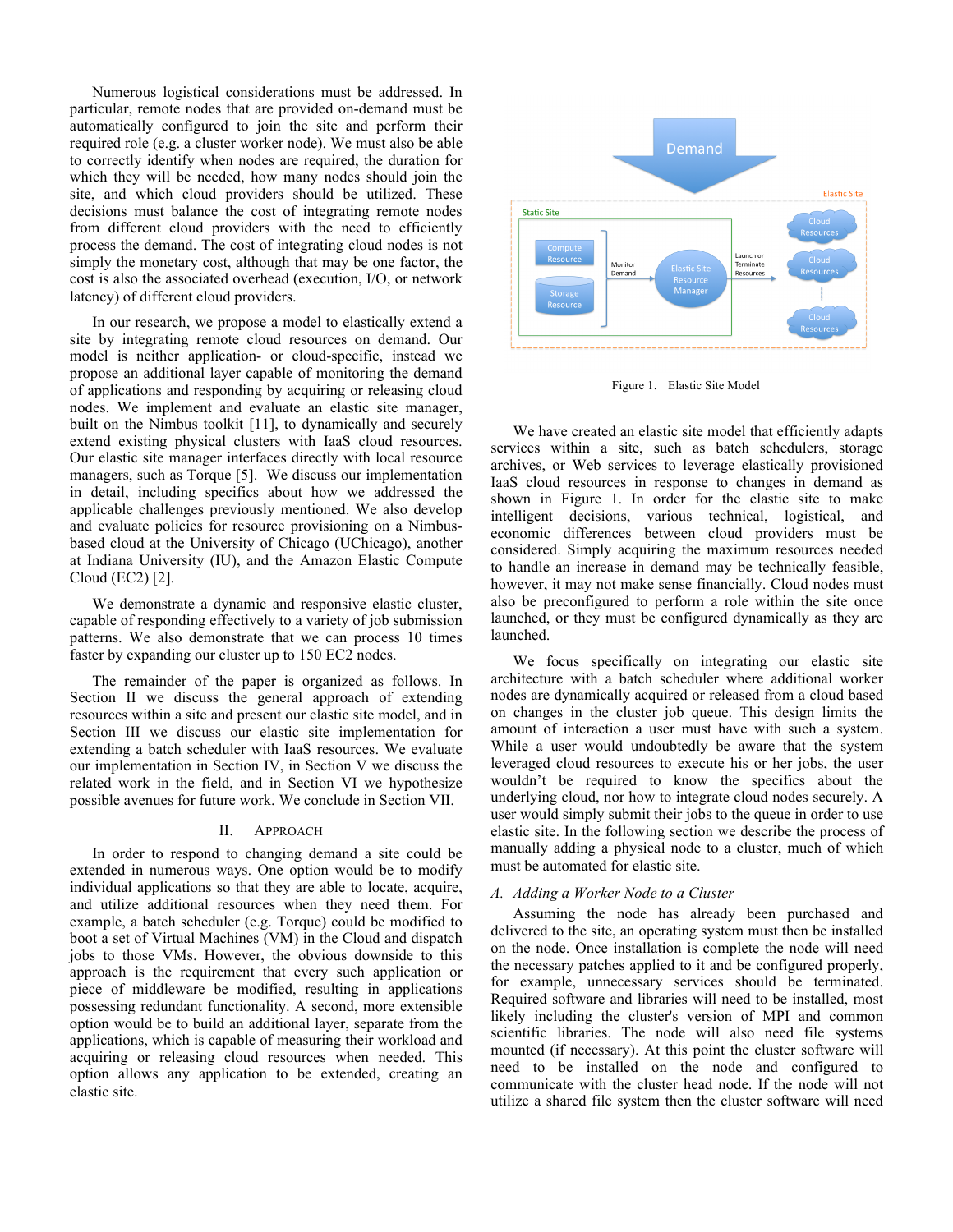to be configured to support the exchange of input and output data. If the cluster is using any licensed software then licenses for the node would need to be acquired.

In order to dynamically add a node to a site, similar steps must be performed. However, for IaaS cloud nodes, the vast majority of these steps can be performed offline and only once. For instance, we can create one VM image offline installing the operating system, applying patches, configuring services, and adding software and libraries. This base image can then be used on multiple clouds without modification. The remainder of the steps can only be completed when the node is actually deployed on a specific cloud, which we address in the following section.

# *B. Contextualization*

Contextualization of the node can only be performed when the node has been deployed in a particular context. The node must be configured to communicate properly with the site, such as configuring the remote node to exchange input and output data with the cluster head node or mounting a shared file system on the remote node. Additionally, a secure context must be established between the remote nodes and the site resources.

One solution to address contextualization that has been developed by the community is the Nimbus Context Broker [13]. Generally, the Context Broker is a Web Service that facilities the secure exchange of context-specific information (e.g. IP addresses, SSH keys, etc.) between all appliances deployed together in a specific context. Each appliance contains a contextualization agent that securely communicates with the Context Broker on boot and configures the appliance to fulfill a specific role within the context. For example, a cluster of nodes may be launched in the cloud where one node is configured as a cluster head node and the remaining nodes are configured as compute nodes. The contextualization agent in each node provides the node's SSH key and IP address to the Context Broker, which then communicates it to the other nodes. Once a node receives the information for the other nodes, the contextualization agent completes the configuration of the node as either a compute node or the cluster head node, depending on the role that was specified.

# *C. Architecture and Policies*

Elastic site dynamically adds and removes worker nodes from the cluster by monitoring the cluster job queue. As part of elastic site we have developed a queue sensor that examines the cluster job queue and maintains a complete picture of the queue, including total number of jobs in the queue, the number of running jobs, the number of queued jobs, and total job queued time. The queue sensor also collects job-specific information, such as walltime for individual jobs.

Elastic site uses various policies to determine when to boot additional VMs in the cloud or terminate them based on the information provided by the queue sensor. The policies form the core decision-making process of elastic site. The policies also use an estimated waste time that should be gathered for possible cloud providers. The estimated waste time is simply the sum of average startup times and shutdown times for a particular VM image on a cloud. This waste is considered in

the decision making process implemented by policies. We have created three initial policies for elastic site:

- *On demand*: The on demand policy is very basic: when a new job is queued, the policy boots one VM. When the queue is empty the policy terminates idle VMs.
- Steady stream: The steady stream policy assumes that there will potentially be a "steady stream" of jobs arriving in the queue, thus it always leaves at least one VM running. By leaving one VM running this policy is able to avoid the thrashing caused by the on demand policy when a job arrives shortly after the last VM has been terminated. The steady stream policy also boots additional machines when the total queued walltime becomes greater than five times the estimated waste time of the particular cloud. However, the policy only starts one machine at a time, i.e., it waits until a VM has finished booting before it decides to boot another VM. The policy terminates any additional machines when the total queued walltime drops below three times the estimated waste time of the cloud. With this policy the cluster is able to respond to work immediately, however, it is the most conservative to adjust to changes in demand.
- *Bursts*: The bursts policy is intended for jobs that arrive in bursts. Once a burst arrives we want to boot enough machines so that the estimated waste time is balanced appropriately with the amount of work in the queue. Therefore, to calculate the number of VMs to launch, we divide the total wall time of all queued jobs by two times the estimated waste time. If the integer division results in zero then a single VM is booted.

We believe that many other job arrival patterns also fall into one of these three broad categories. For instance, sporadic job arrivals should use the on demand policy or bursts policy. The bursts policy will typically boot fewer VMs than the on demand policy, however, if each of the jobs has a lengthy runtime then the jobs should perhaps be assigned to their own VMs, as attempted by the on demand policy. Furthermore, it should be noted that these policy definitions are an initial test set and not a comprehensive set encompassing all possible job patterns. Our intent is not that these policies would prove to be the best possible method for managing VMs, but instead that they would provide a viable starting point in our examination of an elastic cluster. Specifically, in the case of the steady stream policy our choice to start additional VMs when the total queued walltime is greater than five times the estimated waste time and terminate VMs when the total queued walltime drops below three times the estimated waste time is an initial attempt to create a responsive but not wasteful policy aimed at a particular job submission pattern. We expect that more extensive examination will result in further adjustments to these bounds.

In the following section we discuss implementation specific details for our elastic site architecture.

### III. IMPLEMENTATION

Our elastic site manager, written in Python, is built upon a Linux cluster and the Torque batch scheduler. The elastic site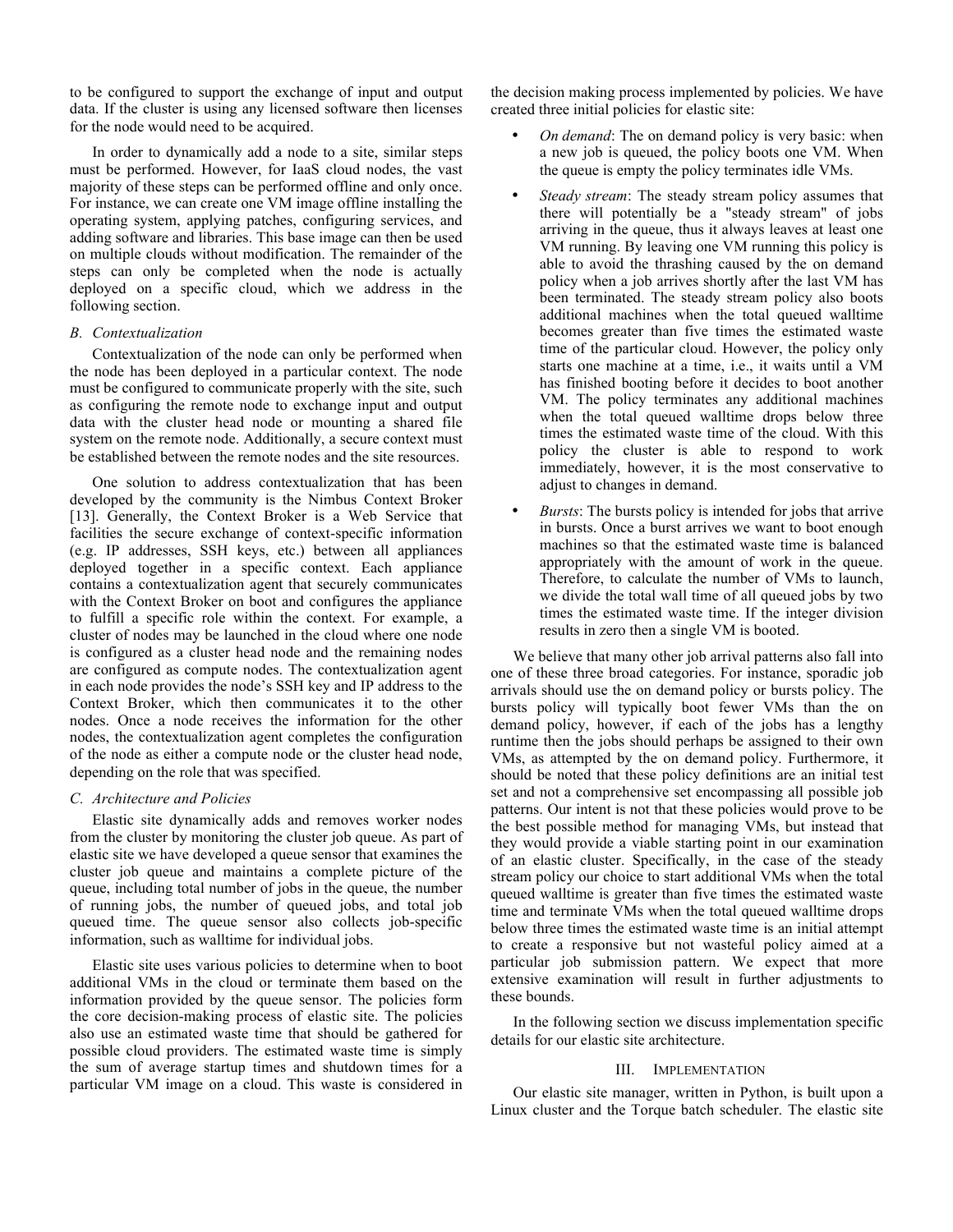manager monitors the job queue and responds by either launching a machine in the cloud, terminating one, or doing nothing as shown in Figure 2. Once a cloud machine has booted it joins the cluster as a worker node. If the cloud node operating system and libraries do not match those of the head node, applications can be linked statically, precompiled and deployed on the cloud nodes and saved into the image, or automatically compiled on the cloud node at deployment time.

We make a number of simplifying assumptions in our prototype implementation. First, cloud nodes join as independent remote nodes; we have not deployed an overlay network, allowing the nodes to communicate with each other. Thus, these nodes are only capable of running serial jobs or small parallel jobs, limiting them to the execution of small parallel programs or many serial programs, such as workflows often categorized as Many Task Computing (MTC) [16]. Second, we do not mount a shared file system on the remote nodes so all data must be transferred in and out from the node. Currently this is done via Torque's use of SCP for file transfers.

# *A. Leveraged Technologies*

Our elastic site implementation relies on IaaS technologies such as EC2 [2] and the Nimbus Workspace Service [11] deployed on Science Clouds [19]. The Nimbus Workspace Service is responsible for deploying nodes on the Nimbus cloud, as requested by the cloud client. The Workspace Service initiates the transfer of the VM image from the storage pool to the nodes. Once the VM image has been deployed, the Workspace Service begins the boot process. As the nodes begin to boot they enter the contextualization phase.

We rely on the Nimbus Context Broker [13] to provide contextualization of the nodes. The Nimbus Context Broker provides a secure mechanism for dynamically contextualizing a set of virtual appliances. We use the Context Broker to create a trusted environment between the newly deployed cloud worker nodes and the cluster head node.

#### *B. Adding a Resource to a Site Dynamically*

Before we add a cloud resource to a site, we first create the VM image and save it in the different clouds we will be utilizing. We install all of the necessary software and libraries as well as the Torque client software. Torque is free opensource software, so there is no need to acquire licenses for the cloud nodes. For simplicity, the Torque client (pbs\_mom process) is preconfigured to join the cluster head node on boot. If there is an external firewall between the cloud and the cluster head node, the necessary ports must be opened for Torque and SSH to function properly. Opening ports in an external firewall can be especially problematic if there isn't a static range of IP addresses that cloud nodes will be associated with. One alternative is to allow traffic from any IP over the necessary ports to reach the head node. A host-based firewall can then be used on the head node to open access dynamically to the cloud nodes. The elastic site manager can interface directly with hostbased firewalls to open communication with the cloud nodes. The current implementation includes support for iptables.

The Nimbus Context Broker handles the transfer of the SSH keys from the booted cloud nodes to the cluster head node. Elastic site then adds the keys (and associated hostnames



Figure 2. Elastic Site Implementation

and IP addresses) to the global ssh\_known\_hosts file. For simplicity, we preconfigured the cloud image to automatically trust the cluster head node.

Elastic site uses the Nimbus cloud client to launch or terminate nodes on Nimbus-based clouds or EC2. As this is an initial prototype, elastic site also uses Torque command line programs to monitor the queue and available nodes, as well as dynamically add and remove nodes from Torque.

# *C. Implementation of the Queue Sensor and Policy Modules*

Elastic site runs in a loop periodically examining the job queue, executing a policy, and performing cluster management functions, such as terminating nodes that have been flagged for shutdown by the policy. Due to the time required to launch a VM, we have created a thread pool to launch machines in parallel. The threads (default of 10) work from a single "deploy node" queue to launch machines. The short and consistent time required to terminate a machine allows the main elastic site thread to terminate nodes serially, when needed. In order to avoid overloading the cluster head node with rapid calls to system commands (e.g. qstat and pbsnodes), elastic site sleeps for a duration specified by the cluster administrator. We have found that sleeping for 10 to 15 seconds is a reasonable amount of time to limit the impact on the head node as well as provide a very responsive and dynamic cluster.

We have implemented a queue sensor to monitor the Torque queue and gather job information. The queue sensor parses the output of Torque's qstat command and stores the information in a Python queue object that we have created. We have also created a Python cluster object, which stores all of the relevant information about the cluster, such as the number of running cloud nodes and the number of cloud nodes that are available for work. The cluster object also contains methods for manipulating the cluster, such as launching or terminating VMs.

Policies are implemented as individual Python modules. Policies have access to the cluster and queue objects and can use this representation of the system in order to determine if additional nodes are needed or if nodes may be terminated. The policies themselves are responsible for directly manipulating the cluster object by calling methods to either launch VMs or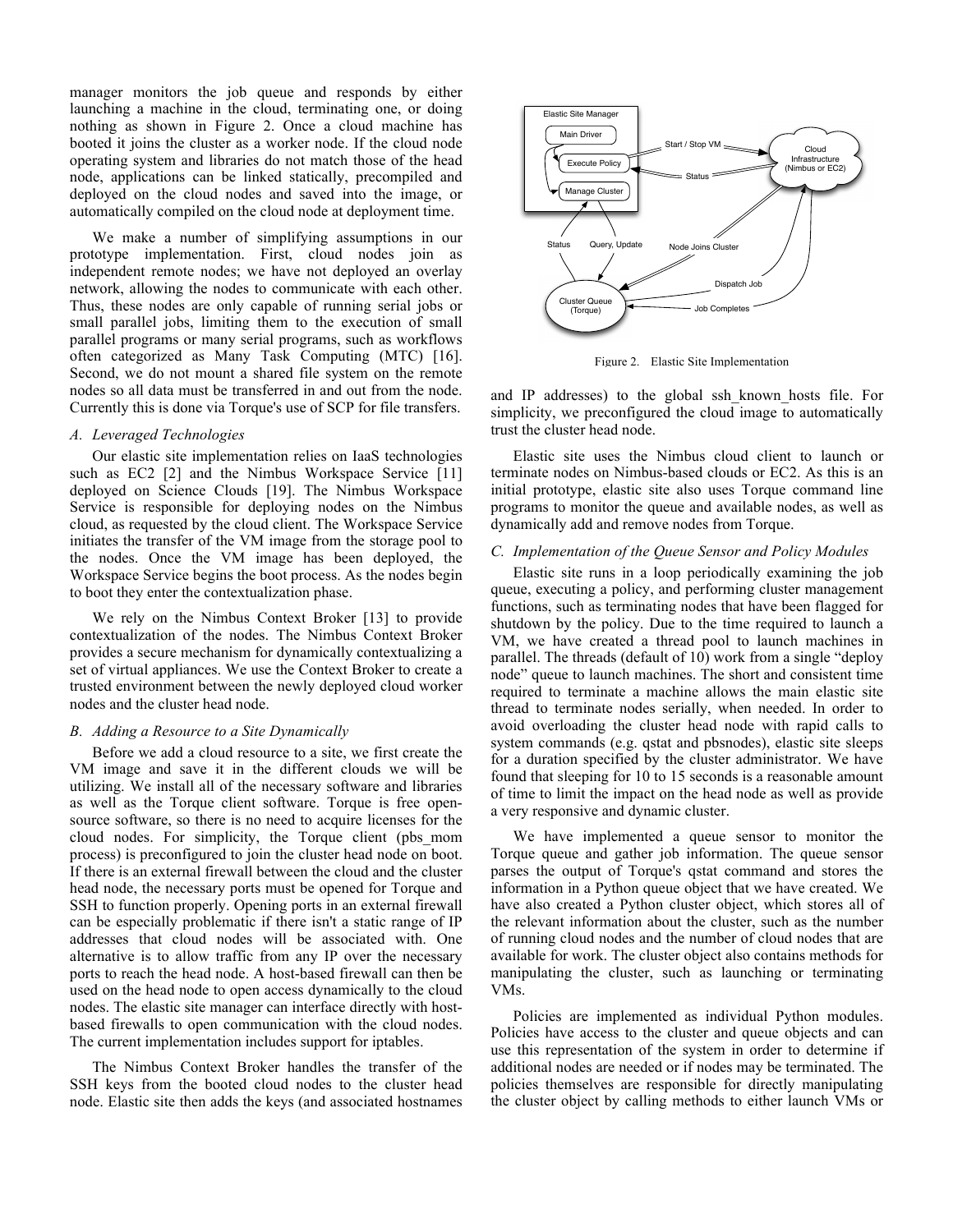schedule them for termination. When a node is scheduled for termination it is not terminated immediately, instead the node is flagged offline by the Torque 'pbsnodes -o' command, allowing a running job to complete. A node flagged offline is not assigned additional work by Torque, which then allows the elastic site program to terminate the node once it becomes idle. This avoids the problem of killing the node prematurely and possibly losing data. Currently, the estimated waste time is represented as a single number, in seconds, which is the sum of the time to boot a VM image on a particular cloud and the time to terminate the VM. This number can simply be a best guess to help policies make more intelligent decisions. The elastic site manager doesn't currently support a mechanism to specify numerous estimated waste times, depending on the number of nodes booting or differing VM image size, both of which may impact boot time in cloud environments.

The policy framework of elastic site is meant to be extensible, allowing administrators to customize or define their own policies to fit the needs of their users. The primary reason we choose to implement policies as Python modules instead of creating our own policy definition language was to minimize the learning curve for administrators adopting our solution. We find that very detailed and customized languages are often too complicated and frustrating for users to learn for a single purpose, diminishing the desire of users wishing to adopt our implementation of elastic site. Python is a widely used language that is easy to learn and robust enough to define any policy, no matter how simple or complicated.

# IV. EVALUATION

Our evaluation of elastic site consists primarily of a comparison of the three different policies in an attempt to maximize job turnaround time while minimizing thrashing (constantly launching and terminating VMs) and idle VMs (VMs running with no available work). Comparing the performance of different cloud providers, and by extension, the underlying node hardware, network, and software deployed by those providers is beyond the scope of our work. These topics have been addressed elsewhere in the literature: [6], [9], [10], [15], and [22].

The evaluation environment consists of a cluster head node at the University of Colorado at Boulder. The head node has two 2.4 GHz Intel Xeon processors with hyper-threading and 6 GB of RAM. We provide an initial comparison between the Nimbus cloud at the UChicago and the cloud at IU; however, we chose to use the UChicago cloud for the remainder of the analysis since it provided a more consistent environment when booting multiple VMs simultaneously. To demonstrate that our elastic site implementation scales beyond a handful of nodes we use Amazon EC2.

The IU cloud consists of 2 nodes. Each node has 2 Quad Core Xeon processors with 32 GB of RAM and a single SATA disk. The Nimbus cloud at the University of Chicago has 16 nodes, each with two 2.2 GHz AMD64 processors and 4 GB of RAM. Each node also has a local 80 GB IDE disk. The storage repository is exposed as a GridFTP service running on the service node. For our analysis with the Nimbus cloud at UChicago we specified a maximum of 10 cloud nodes. Thus, a policy may choose to deploy up to 10 nodes, but no more.

To demonstrate scale we use Amazon EC2 small instance machines, without specifying a maximum limit on the number of nodes available to the elastic site. Small instances contain 1 virtual core (equivalent to a 1-1.2 GHz 2007 Xeon processor), with 1.7 GB of memory, and only what Amazon denotes as "moderate" I/O.

As a metric, we define *elapsed workload time* to be the elapsed time between the arrival of the first job in the workload to the completion of the final job in the workload. As another metric we define *overhead* to be the amount of time VMs are active but not running jobs. Startup and termination time are considered overhead, as well as idle run time. Finally, we define the metric *queue wait time* to be the amount of time a job must wait in the queue before it begins execution. This includes the time from when the job was first submitted until it is dispatched by Torque to the worker node and begins running.

In addition to these metrics we consider the reactiveness of the three policies. We define the reactiveness of a policy to be its ability to respond quickly and effectively to changes in demand. In our analysis we observe the reactiveness of all three policies for three unique workloads that consist of job arrival patterns specific to the policy.

Our workloads use short running jobs because of our interest in evaluating and analyzing the overhead and reactiveness of the policies. Longer running jobs simply amortize the boot and termination overhead of the VMs, thus a two minute boot time is basically irrelevant if you are running a 24-hour job.

Jobs are submitted directly to the Torque queue on our cluster head node. A job consists of a small C program that sleeps for the desired time. The only input is a parameter passed to the program specifying the sleep time and the only output is the small error and output files generated by Torque, which are transferred back to the head node via SCP. The job walltime is set to be one minute more than the runtime of the job.

# *A. Understanding the Characteristics of Launching and Terminating Cloud Nodes*

Prior to our evaluation of the policies we must first understand the basic characteristics of the cloud provider we intend to use. We are primarily interested in the amount of time required to start a VM and shutdown a VM. We have found that termination time is often under 10 seconds and relatively consistent across clouds since it involves a Web service invocation which returns after the termination process has begun. The startup time, however, varies between providers depending on the underlying hardware and network as well as the configuration of the cloud. For example, if a cloud caches a recently used VM image on the nodes it will achieve much quicker boot times on average than if the VM image must be transferred from a storage pool to the nodes for every boot. The number of nodes also impacts startup time as well as the size of the VM image. We have found that these are primarily related to the network between the nodes and the storage pool: a large VM image takes longer to transfer and multiple nodes booting cause contention on the network. Another factor that may impact boot time is the amount of configuration that must be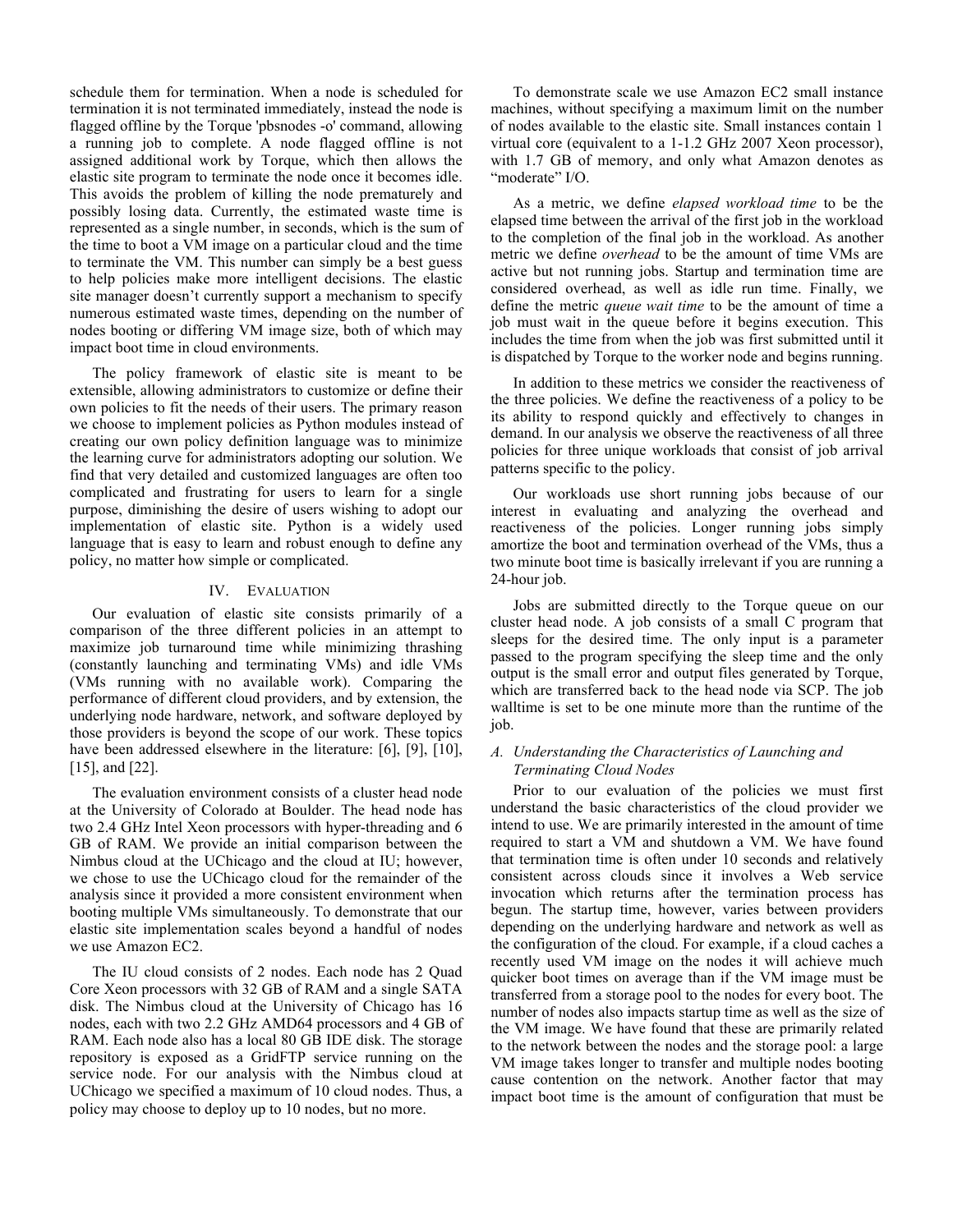

Figure 3. Comparison of startup times (with standard deviation) for 1 VM on the Nimbus clouds at the University of Chicago and Indiana University.



Figure 5. Startup times of 5 VMs (with standard deviation), launched simultaneously, on the Nimbus cloud at the University of Chicago.

done during the contextualization phase, especially if information must be exchanged between large numbers of nodes. Lastly, the demand on the cloud at a given time can also impact the responsiveness of the cloud. A heavily utilized cloud will have more network contention as many users attempt to boot nodes. The cloud may also oversubscribe nodes to meet heightened demand.

These differences in boot time are clearly demonstrated by a comparison of the boot time on the UChicago cloud vs. the IU cloud as shown in Figure 3. The IU cloud can boot a single VM approximately 34 seconds quicker than the UChicago cloud. However, interestingly, when both clouds boot five VMs, the UChicago cloud (Figure 5) slows down consistently across all five VMs whereas on IU (Figure 6) one VM still boots around 60s. The remaining four VMs on IU slow down significantly more, talking almost 20 seconds longer than all five UChicago VMs. We suspect that the unique behavior on the IU cloud is due to the underlying hardware. In particular, each of the two nodes only has a single SATA disk. On both the UChicago cloud and the IU cloud we observed termination times of 6 seconds plus or minus a second.

### *B. Evaluation of the Policies*

We have devised two workloads to evaluate the metrics. The first workload consists of a submission of 20 60-second jobs. This workload demonstrates a potential use case for the bursts policy. The second workload consists of submitting 10



Figure 4. Actual queue wait time, in seconds. All jobs are one minute jobs with two minute walltimes, submitted simultaneously.



Figure 6. Startup time of 5 VMs (with standard deviation), launched simultaneously, on the Nimbus cloud at Indiana University.

60-second jobs 30 seconds apart followed by five minutes of sleeping. Then 10 120-second jobs are submitted 10 seconds apart. This workload is considered a potential use case for the steady stream policy. As a baseline we also submit these workloads to a cluster in which, prior to submission, we launch 10 machines and integrate them into the cluster; this is referred to as the dedicated policy.

The elapsed workload time is shown in Figure 7. The dedicated policy processes both workloads in the least amount of time; this is to be expected since there are 10 VMs booted and available when the jobs are submitted. The slight differences between the on demand policy and the bursts polices are interesting: both policies attempt to boot enough VMs to process the jobs with the on demand policy simply booting one VM per queued job (until 10 VMs have been launched) whereas the bursts policy weighs the total queued walltime with the estimated waste time for launching a VM. Because 20 jobs are submitted in workload 1 the on demand policy boots the maximum number of VMs, 10, and the bursts policy only boots 6 VMs yet processes the workload in less time. Booting more VMs takes additional time so the bursts policy is able to start processing the workload before the on demand VMs finish booting. The elapsed workload time for these policies is reversed under workload 2. In this case both policies are able to process the first set of jobs and terminate the VMs, when the second batch of 10 120 seconds arrive the on demand policy boots 10 VMs, one machine for each job,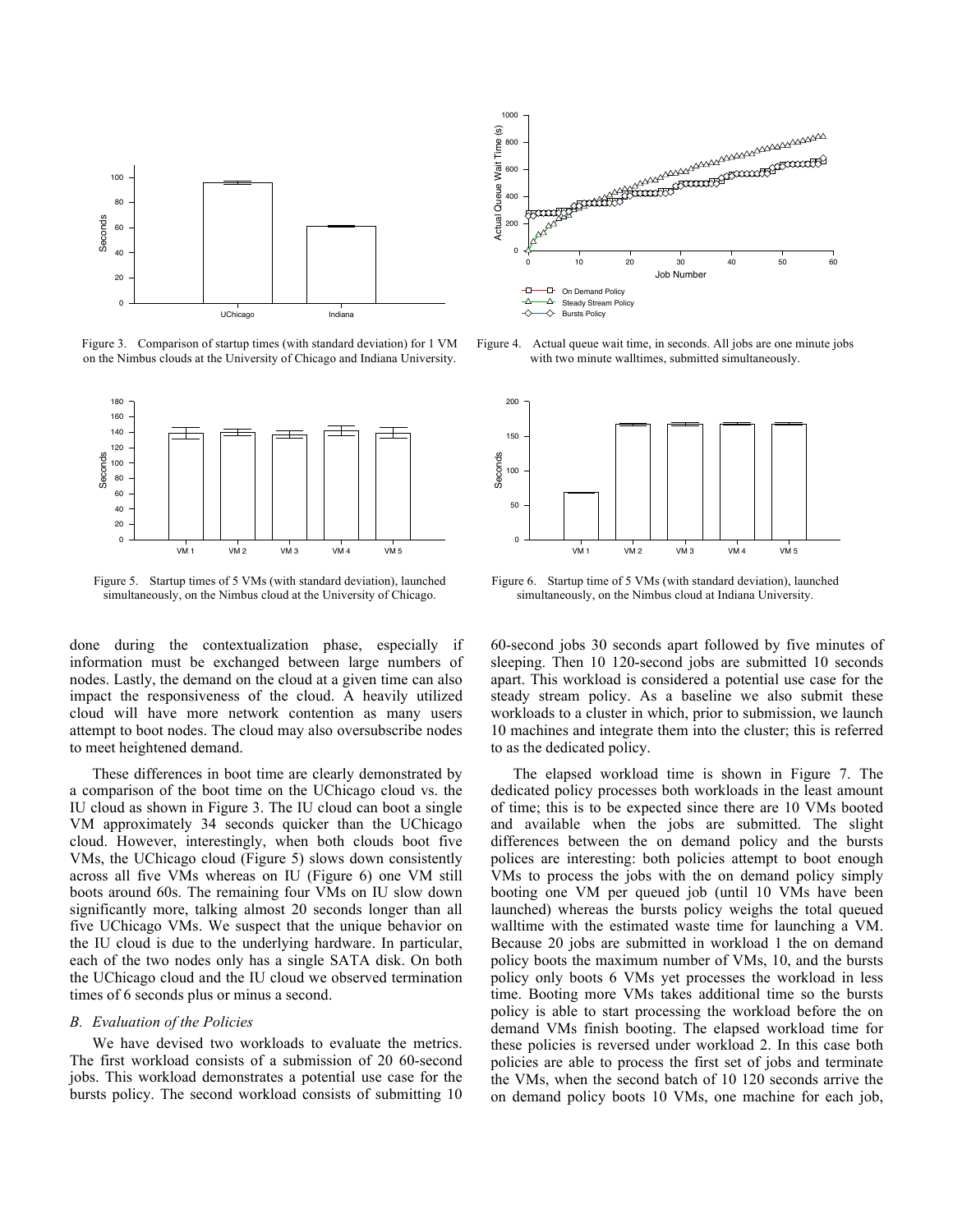

Figure 7. Elapsed time (seconds) of the workload, from submission of the first job to completion of the final job. For the dedicated policy 10 VMs are started prior to submission and run for the duration of the test.

and the bursts policy boots seven VMs. Because of the longer runtime, 10 VMs are able to process the workload faster.

Figure 8 shows the corresponding overhead for the two workloads. The overhead presented in the figure is the sum of the overhead for all machines utilized. It should be noted that the dedicated case for workload 1 is somewhat misleading. Overhead is only calculated as the overhead that is incurred during the actual test, which is the duration from the time the first job is submitted to the time the final job completes. Understandably, the dedicated policy, with 10 running VMs, is able to quickly process the entire workload with very minimal overhead. Workload 2 is a more accurate representation of the overhead associated with a dedicated set of always-on machines where there may be large periods of time that numerous machines remain idle.

Perhaps the most interesting comparison is between the steady streaming policy overhead and run time for workload 2. This is a perfect example of the need to balance job turnaround time with system overhead. Even though the steady stream policy achieves minimal overhead, it takes the most time to process the workload. The reason for this is due to the fact that the steady stream policy is the most conservative policy when adjusting to changes in demand, thus, to process the workload it uses the least number of VMs, which reduces unnecessary overhead booting extra VMs, but it also means that the workload takes longer to process. Though none of our policies out perform the dedicated policy, we are able to achieve lower levels of overhead than the dedicated policy as demonstrated by workload 2.

Figure 4 shows the queue wait time for the three policies for a test similar to workload 1, we submitted an additional 40 jobs to show the contrast between the three policies. Initially jobs have the shortest queue wait times when using the steady stream policy since one machine is constantly running, awaiting work. Both the on demand and bursts policies must first boot nodes before jobs can begin executing. This demonstrates the conservative aspect of the steady stream policy. While the bursts and on demand policy boot enough machines to address the total demand in the queue, the steady



Figure 8. Total overhead per policy. Overhead shown is the sum of the overheads for all VMs associated with each workload and policy.

stream policy slowly processes the jobs and boots one VM at a time until it determines that no more machines are needed. Thus, in the case of the steady stream policy we see a point where the queue wait time of the jobs exceeds the wait time of those being processed by the on demand and bursts policy.

### *C. Reactiveness of Policies*

To examine the reactiveness of the policies we devised three reactivity tests, each with unique job submission patterns. The first test emphasizes the sporadic nature of job arrivals addressed by the on demand policy. Ten jobs, each with a runtime randomly chosen between one and ten minutes are submitted at random times over the course of an hour. The second test, aimed at the steady stream policy where jobs arrive in a relatively consistent and steady manner, consists of a 15 minute interval where one to ten minute jobs arrive three minutes apart, followed by a 15 minute period with only two one to ten minute jobs. The final 30 minutes of the test is comprised of one-minute jobs arriving once per minute. The third test is comprised of bursts of job submissions: 40 one to five minute jobs are submitted, followed 20 minutes later 15 ten minute jobs, which are followed 20 minutes later by 60 one minute jobs.

Figure 9 clearly shows the ability of the on demand policy to react to the queue by matching the number of VMs with the number of jobs. The one to two minute delays between jobs and VMs is the time that the VM is booting. Figure 10 demonstrates the ability of the steady stream policy to use a minimum number of VMs to constantly process jobs, while booting additional VMs to process additional jobs when needed. Finally, in Figure 11 the bursts policy boots the necessary number of VMs to process bursts of jobs, terminating the VMs as the queue drains. Due to the large number of jobs submitted the policy boots 10 machines for each bursts and then terminates them when the burst of jobs has been processed. In Figure 11, the running VMs in the second burst of jobs overlap with jobs from the third burst because the VMs were flagged to be terminated prior to the arrival of the third set of jobs. Once a VM has been flagged for termination (i.e. the policy determines that the VM should be terminated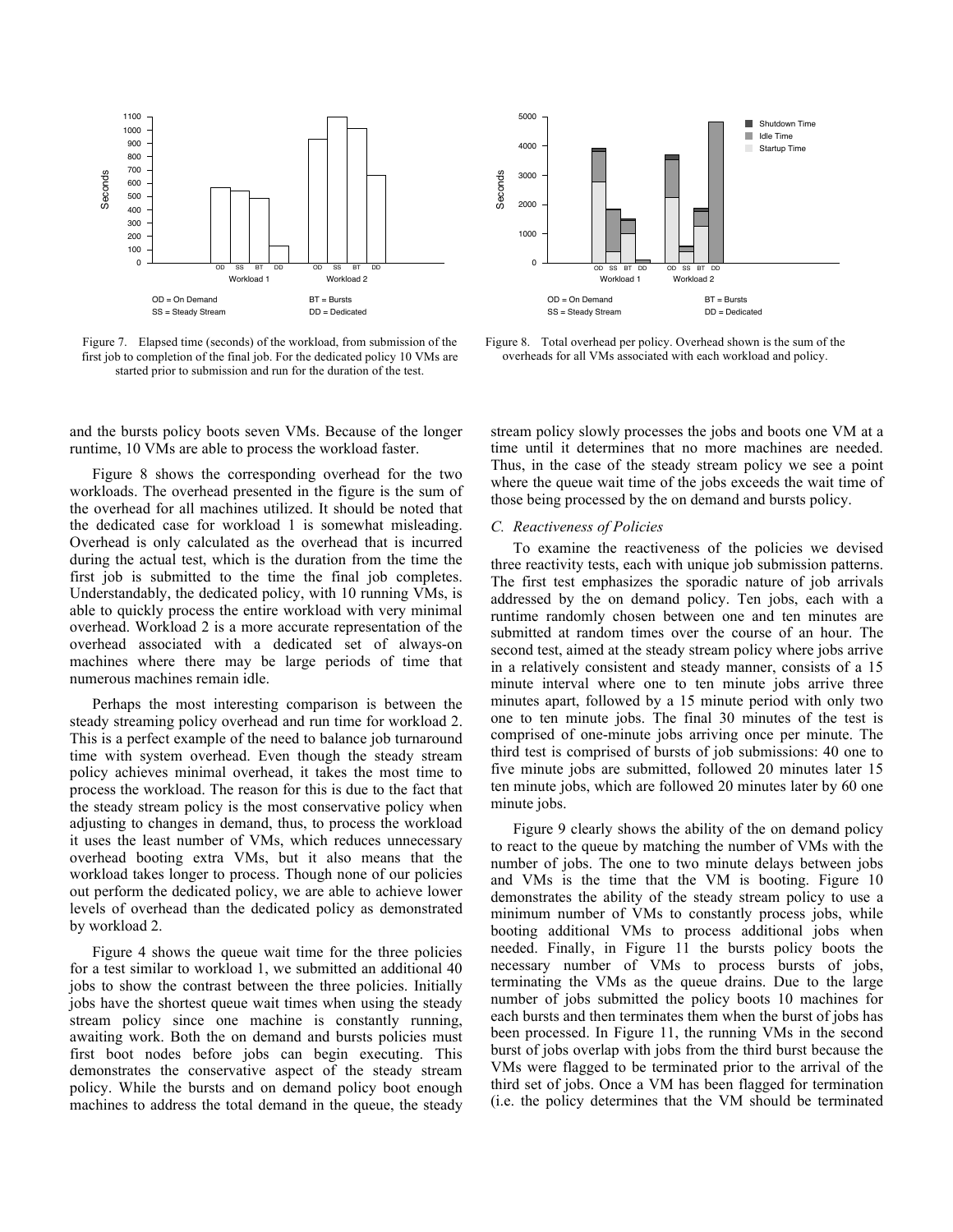

Figure 9. Reactiveness of the On Demand Policy Figure 10. Reactiveness of the Steady Stream Policy



when it has finished running its assigned jobs), our current system does not allow the VM to be "unflagged." Instead, the machine is terminated and another VM must be booted in its place if there is enough work remaining to justify additional resources.

### *D. Scalability of Elastic Site*

To demonstrate the scalability of our elastic site implementation we submit the third reactivity test with 10 times the number of jobs to an elastic cluster with EC2 compute nodes. The workload consists of 400 one to five minute jobs submitted initially and 20 minutes later 150 ten minute jobs are submitted, followed 20 minutes later by 600 one minute jobs. We do not limit the number of VMs available to the elastic site manager. We used the bursts policy for this test.

In switching to EC2 we made one change to our default configuration: we reduced the number of VM launching threads in the thread pool to six, down from 10, in order to reduce the strain on our cluster head node. Ten threads were manageable when we only used the Nimbus cloud client and it was only possible to boot a total of 10 VMs. However, the addition the EC2 Java-based tools and the possibility to launch machines continually, for the duration of the test, produced a noticeable and lasting increase in load on the head node.





Figure 11. Reactiveness of the Bursts Policy Figure 12. Reactiveness of the Bursts Policy on Amazon EC2

Prior to test submission we launched a handful of VMs on EC2 to gather startup and shutdown times for EC2 nodes. EC2 exhibited much more inconsistent boot times than our Nimbus clouds. We launched a handful of VMs and observed boot times varying from 74 seconds to 205 seconds. Termination invocation times were consistently around three to four seconds. Our evaluation with EC2 (Figure 12) shows that elastic site able to process 10 times the number of jobs within 60 minutes, similar to our much smaller test case on the UChicago cloud. However, EC2 grows up to 151 VMs in order to accomplish this. We see an increase in approximately 15 times the number of VMs to process 10 times the work over the 60-minute interval.

### V. RELATED WORK

Related work can broadly be grouped into two categories: solutions that dynamically adapt to changing demand by acquiring or releasing resources and solutions that integrate with cloud computing resources to provide additional compute or storage capacity when needed.

VioCluster [18] is a solution that adjusts dynamically to demand by borrowing and lending machines between different clusters. Typically, these clusters would be standard physical clusters where borrowed machines are provided as VMs on top of available physical nodes. Thus it is possible for a domain to be comprised of physical and virtual nodes. The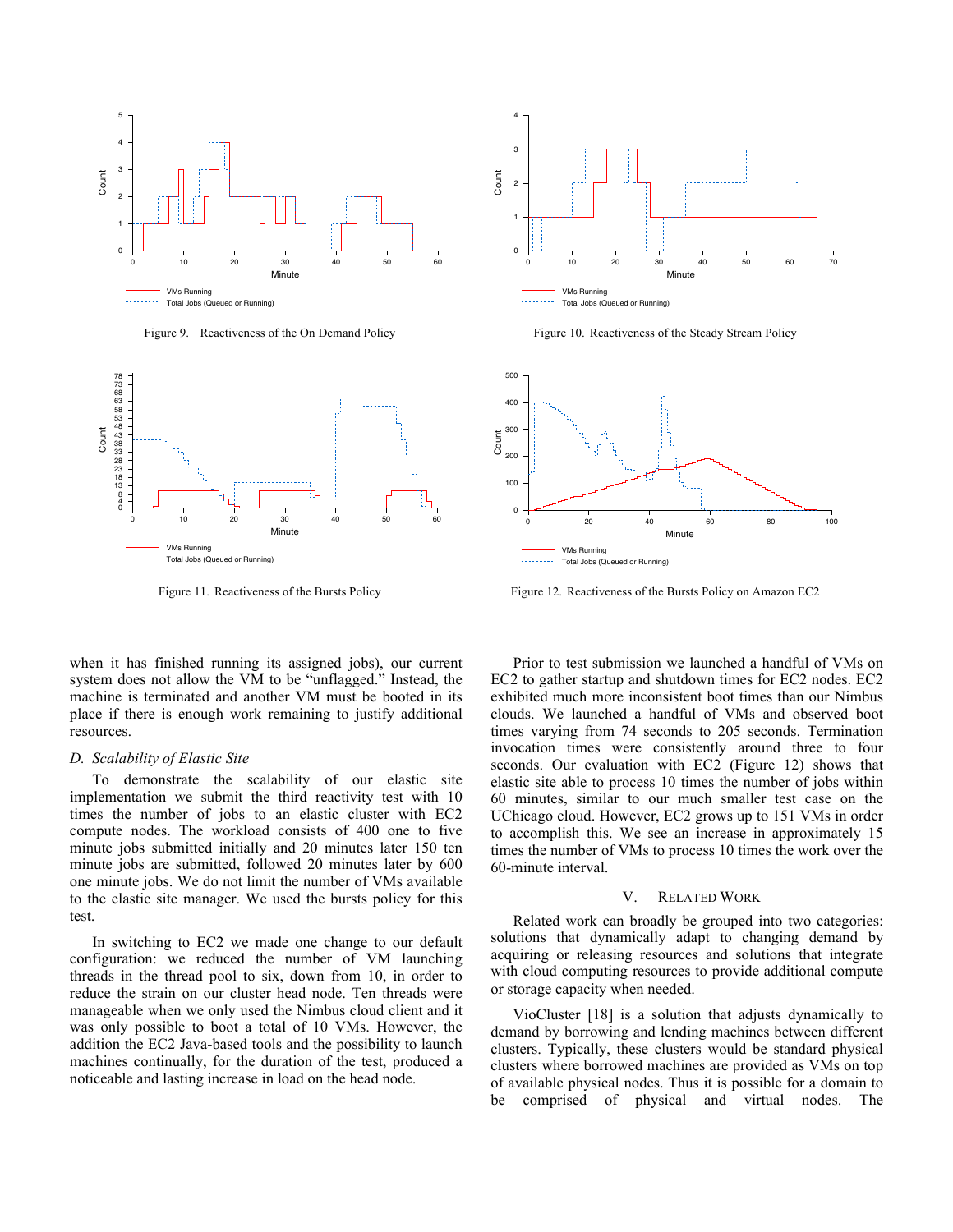implementation is based upon Portable Batch System (PBS) based clusters and User Model Linux (UML). Violin provides a network overlay allowing the VMs of a remote domain to communicate directly with physical nodes in the local domain. VioCluster calculates whether to borrow machines (or whether it has machines available to lend) by counting the number of requested nodes in the queue and subtracting the number of available machines in the cluster. If the number is positive then this is the number of machines that need to be borrowed, if the number is negative then it is the number of machines the cluster has available to lend. Elastic site doesn't borrow or lend machines; instead we only acquire nodes from the cloud when needed. The primary advantage of utilizing the cloud is its ability to offer a seemingly infinite number of resources, on demand, to anyone at anytime. There is no need to identify other independent clusters, which may or may not contain available nodes.

Ruth et al. [17] create an adaptive environment of VMs that is able to adjust the environment based on measuring the current load within the VMs. Their adaptation manager can make per-host CPU and memory adjustments, migrate VMs to different nodes, or move an entire virtual environment to another set of resources. Our approach extends existing resources with cloud resources based on overall demand, which differs from their focus on creating individual, autonomous, adaptive environments capable of dynamically adjusting to load within the VMs.

Murphy et al. [14] create a system to dynamically provision virtual organization clusters. The system is similar to our implementation in that they monitor a job queue and spawn VMs to process the jobs. The authors' solution creates virtual clusters on Grid resources to process Condor jobs. Our work differs in several key aspects. We leverage cloud resources to extend site resources. Our model is generic and can be applied to any datacenter service even though our implementation specifically extends the Torque scheduler with cloud resources. We also create a handful of policies to dynamically respond to demand in an attempt to maximize job turnaround time and minimize overhead. The authors' create and evaluate a single policy that corresponds to our on demand policy.

Assuncao et al. [4] focus on scheduling strategies for individual jobs and the effect of those scheduling strategies on the overall cost of utilizing a cloud to provide compute resources in addition to existing site resources. Thus, depending on the scheduling strategy and job requirements, jobs are placed in a site queue or cloud queue. This differs from our approach where we schedule the actual creation and termination of VM instances in response to changes in a single queue. We allow Torque to dispatch the jobs on the resources. We do not consider the effect of individual job scheduling strategies on our system; this is an item to be considered in future work. Our policies focus solely on launching and terminating cloud VM instances in an attempt to maximize job turnaround time while minimizing the associated VM overhead.

Evangelinos et al. [6] use on demand Amazon EC2 clusters as a platform to execute climate models. The authors create an interactive application capable of spawning EC2 nodes to execute the models. This is an example of an applicationspecific extension to integrate support for a specific cloud. Our approach is more general, elastic site can be extended to monitor demand for any number of underlying applications as well as support a wide variety of clouds. Once elastic site supports a particular cloud provider, that provider can be made available to any application that can be monitored by elastic site.

Recently, Sun Microsystems has added support for Amazon EC2 into Sun Grid Engine (SGE) [20]. This is a scheduler specific approach to dynamic cloud integration since only the demand of a single scheduler is monitored. Though our current implementation only supports the Torque resource manager, it can easily be extended to monitor any number of underlying schedulers or applications.

In May of 2009 Amazon released Amazon CloudWatch [1], which enables EC2 users to monitor their usage on EC2. It also provides an auto-scaling feature allowing users to dynamically acquire or release EC2 instances depending on the load. However, this feature is specific to Amazon EC2, whereas our elastic site implementation can integrate extensibility sensors from multiple sources and work with multiple cloud implementations. Our solution also creates a secure context among the resources by leveraging the Nimbus Context Broker.

# VI. FUTURE WORK

Our current implementation is only an initial prototype focused specifically on Torque-based clusters, Nimbus clouds, and Amazon EC2. In future work we will add support for additional resources managers and cloud providers. We will also address our assumption that the cloud nodes are isolated from each other and unable to perform collectively by leveraging network overlay solutions. Our implementation only supports the exchange of input and output data via Torque's SCP capacities, future work could involve the creation and evaluation other methods to support data exchange between local resources and cloud resources, for example, a remote shared file system could be made available to cloud nodes.

Our initial policy definitions are not comprehensive and it is likely that they will be modified to improve their efficiency for many types of job patterns. For example, one method might be to increase the responsiveness of a particular policy on clouds with quick VM boot and termination times. The evaluation of our initial policies also provide insight into other factors that should be thoroughly examined in future work, such as more effective methods to identify and integrate a cloud's estimated waste time in cases where it varies widely, e.g. EC2. Our policies do not currently consider economic factors, such as Amazon's charge-by-the-hour model where an EC2 instance running for 5 minutes costs the same as one running for 59 minutes. Policies should take this into account and leave a VM that's been charged for an hour running for the duration of the hour, even if there is no available work. Currently, the selection and configuration of policies is done manually. A more effective method would be to create a layer on top of the policies capable of evaluating incoming demand and dynamically choosing the appropriate policy on the fly. Similarly, users could provide estimations for parameters like waste time; this would allow policies to make more intelligent